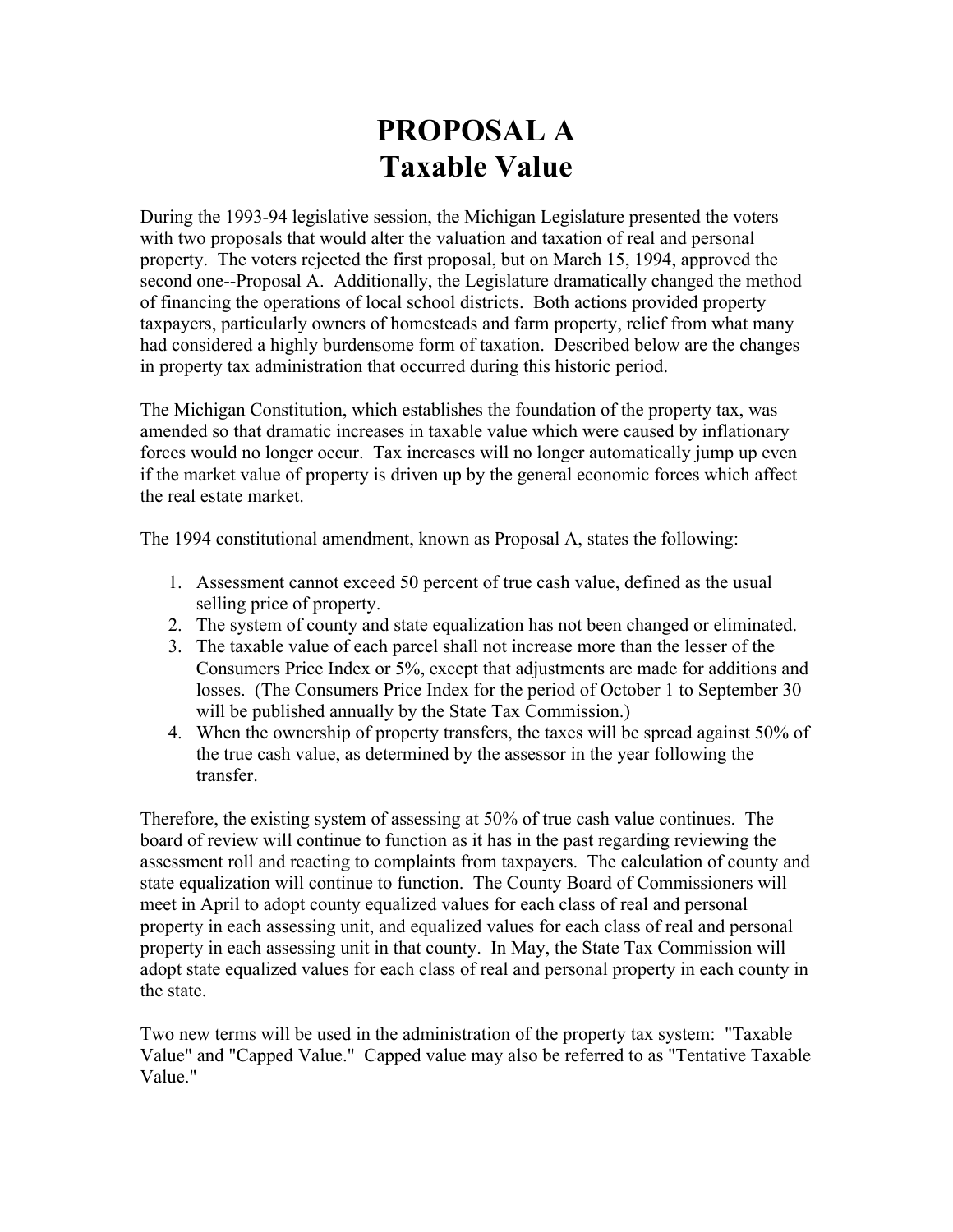"Taxable value" is the value against which taxes will be spread starting in 1995. "Capped value" is the maximum amount to which the taxable value of each parcel could be increased in any given year. Taxable Value multiplied by Millage Rate equals Property Tax.

For example: \$50,000 (Taxable Value) x 40 Mills = \$2000 Property Tax Bill.

Three things are known about taxable value:

- 1. Taxable value cannot exceed 50% of true cash value. Therefore, it is necessary to continue the present assessment system in order to know what 50% of true cash value is for every property.
- 2. Taxable value cannot increase each year by more than the Consumers Price Index or 5%, whichever is less, except that adjustments are made for additions and losses.
- 3. In the year following a transfer of ownership, the taxable value is 50% of true cash value and any prior taxable value is no longer used in the calculation of taxable value.

A system of calculation of capped value and taxable value will be followed each year prior to spreading taxes and mailing tax bills to property owners.

- 1. The present system of assessments and equalization will continue so that the assessor will know what 50% of true cash value is on each property. The assessed value and taxable value cannot exceed that amount.
- 2. The assessor must calculate the capped value for each parcel that limits the increase of taxable value. This is necessary because the 1994 constitutional amendment and the general amendment and the general property tax laws limit the annual increase in taxable value. This limited increase is to be no more than the annual increase in the Consumers Price Index or 5%, whichever is less. Capped value may also be referred to as that property's tentative taxable value.
- 3. The lesser of state equalized value (#1) or capped value (#2) will be the taxable value for that property.
- 4. Except that when ownership is transferred, taxable value will be 50% of the true cash value in the following year.

### **Formula for State Equalized Value:**

SEV = Assessed value x State Equalization factor

### **Formula for Capped Value:**

Capped value = [prior year's taxable value - losses] x [The lower of 1.05 or the CPI expressed as a multiplier] plus SEV of additions

### **Formula for Taxable Value:**